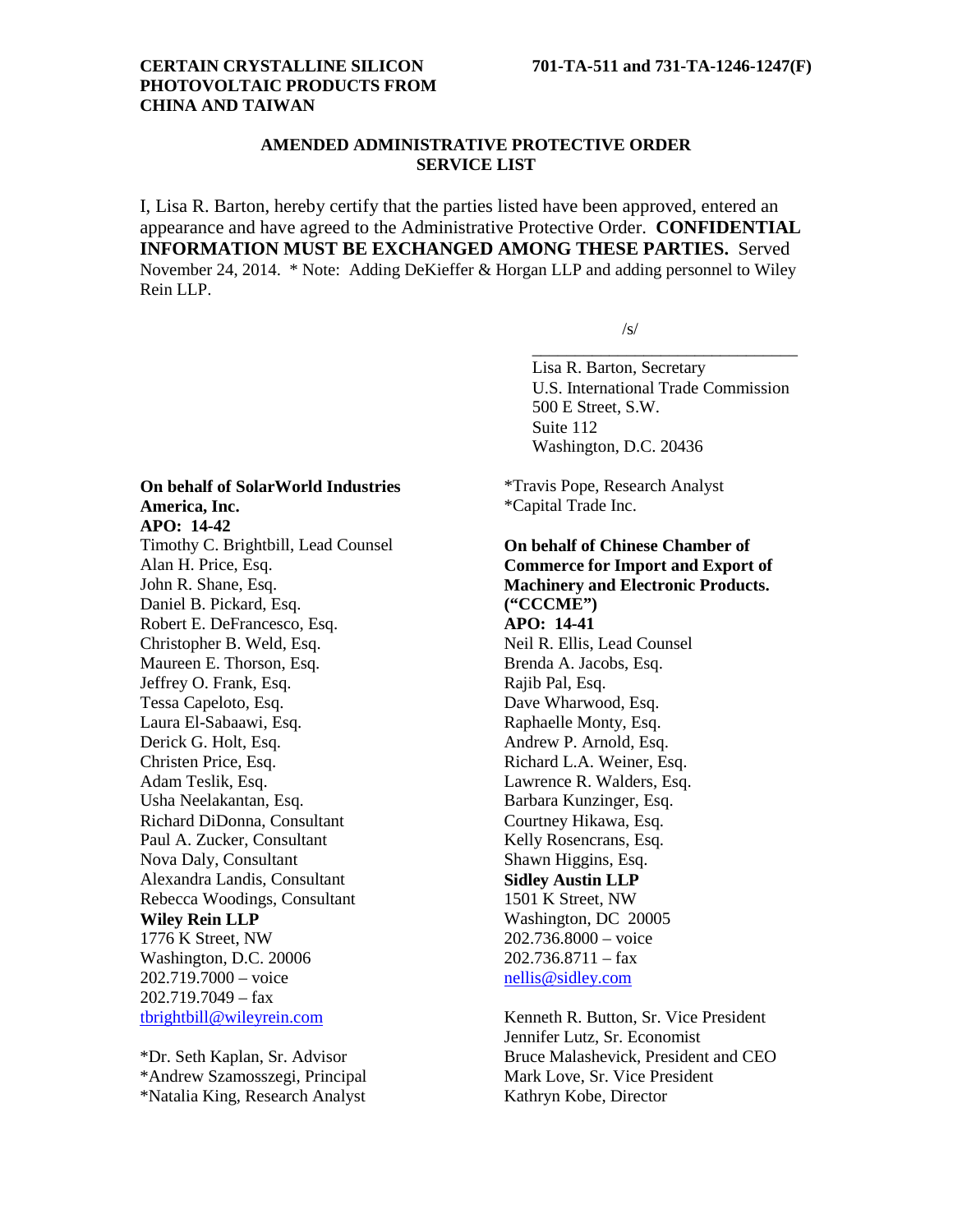# **PHOTOVOLTAIC PRODUCTS FROM CHINA AND TAIWAN**

# **AMENDED ADMINISTRATIVE PROTECTIVE ORDER SERVICE LIST**

Yung Lee, Sr. Economist Vicente Arguello, Staff Economist Jonathan Edwards, Staff Economist Cara Groden, Staff Economist Benjamin Graves, Research Assistant Huda Ibrahim, Research Assistant Alan Lujan, Research Assistant Brent Wensel, Staff Economist Curtis Eward, Staff Economist Emma Peterson, Research Assistant **Economic Consulting Services, LLC**

# **On behalf of SunEdison, Inc.**

APO: 14-44 David S. Christy, Jr., Lead Counsel Sabahat Chaudhary, Esq. David J. Townsend, Esq. Michael P. House, Esq. Sandra C. Wright, Trade Analyst **Perkins Coie LLP** 700 Thirteenth Street, NW Washington, DC 20005 202.654.6310 – voice  $202.654.9990 - fax$ [dchristy@perkinscoie.com](mailto:dchristy@perkinscoie.com)

#### **On behalf of Suniva, Inc.**

APO: 14-45 Gregory S. McCue, Lead Counsel Thomas J. Trendl, Esq. Victoria Murphy, Esq. **Steptoe & Johnson LLP** 1330 Connecticut Avenue, NW Washington, DC 20036 202.429.3000 – voice  $202.429.3902 - fax$ [GMcCue@steptoe.com](mailto:GMcCue@steptoe.com)

# **On behalf of Taiwan Photovoltaic**

**Industry Association** APO: 14-108 Jay C. Campbell, Lead Counsel Adams C. Lee, Esq. Ting-Ting Kao, Esq. Walter J. Spak, Esq. Lee O. Lynch, Dir. Economic Analysis

Douglas Petersen, Sr. Trade Consultant William J. Moran, Associate Miguel Mayorga-Martinez, Sr. Trade Analyst and Economist Nicholas M. Seibert, International Trade Analyst **White & Case LLP** 701 Thirteenth Street, NW Washington, DC 20005 202.626.3632 – voice 202.639.9355 – fax [apotrade@whitecase.com](mailto:apotrade@whitecase.com) [jcampbell@whitecase.com](mailto:jcampbell@whitecase.com)

#### **On behalf of Trina Solar (U.S.) Inc.**

APO: 15-3 John M. Gurley, Lead Counsel Matthew J. Clark, Esq. Matthew M. Nolan, Esq. Nancy A. Noonan, Esq. Diana Dimitriuc Quaia, Esq. Matthew L. Kanna, Esq. Keith F. Huffman, Esq. Tina Termei, Esq. **Arent Fox LLP**

1717 K Street, NW Washington, DC 20006 202.857.6301 – voice 202.857.6395 – fax [John.gurley@arentfox.com](mailto:John.gurley@arentfox.com)

### **On behalf of tenKsolar, Inc.**

 $APO: 15-16$ Jonathan M. Freed, Lead Counsel Robert G. Gosselink, Esq. Corey L. Norton, Esq. Jarrod M. Goldfeder, Esq. Michael R. Ferrier, Analyst Yizhuo Chen, Analyst **Trade Pacific PLLC** 719 A Street, NE Washington, DC 20002 202.223.3760 – voice  $202.223.3763 - fax$ [rgosselink@tradepacificlaw.com](mailto:rgosselink@tradepacificlaw.com) [jfreed@tradepacificlaw.com](mailto:jfreed@tradepacificlaw.com)